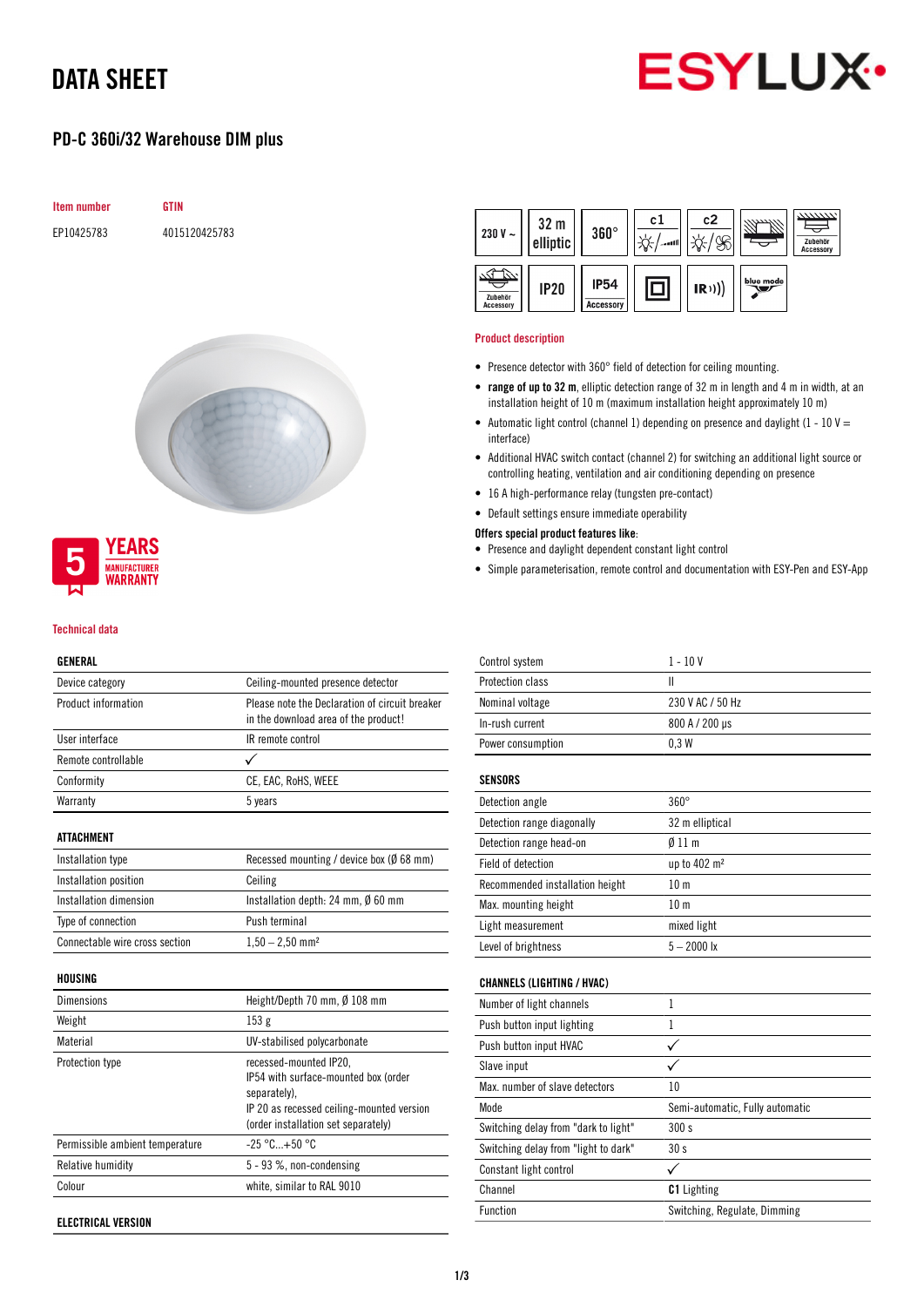# DATA SHEET



# PD-C 360i/32 Warehouse DIM plus

| <b>GTIN</b>   |                                                                                                |
|---------------|------------------------------------------------------------------------------------------------|
| 4015120425783 |                                                                                                |
|               | 230 V/50 Hz, 16 AX<br>2300 W/10 A (cos phi = 1)<br>1150 VA/5 A (cos phi = $0.5$ )<br>600 W LED |
|               | make contact / non-floating                                                                    |
|               |                                                                                                |
|               |                                                                                                |
|               | 60 s15 min (adjustable in steps)                                                               |
|               | 10 % luminous efficiency                                                                       |
|               |                                                                                                |

| Time setting orientation light | 60 s 60 min                                                                                             |
|--------------------------------|---------------------------------------------------------------------------------------------------------|
| Channel                        | C <sub>2</sub> HVAC                                                                                     |
| <b>Function</b>                | Switching                                                                                               |
| Switching capacity             | 230 V AC/2 A, 24 V DC/2 A, Capacitive load/<br>electronic ballasts max. in-rush current 30<br>$A/20$ ms |
| Push button input              |                                                                                                         |
| Impulse feature                |                                                                                                         |
| Switch-off delay time          | 60 s120 min (adjustable in steps)                                                                       |

## Accessories

| <b>Product designation</b>          | <b>GTIN</b>   |
|-------------------------------------|---------------|
| Ceiling-mounted presence detector   |               |
| PD-C 360/32 Slave WH                | 4015120425790 |
| Cover                               |               |
| COMPACT COVER SET 24/32 SR          | 4015120425431 |
| COMPACT COVER SET 24/32 BK          | 4015120007491 |
| Electrical accessories              |               |
| <b>CURRENT LIMITING MODULE 230V</b> | 4015120426353 |
| FILTER 230 V                        | 4015120426988 |
| Mounting                            |               |
| COMPACT MOUNTING BOX IP20 SM WH     | 4015120425370 |
| COMPACT MOUNTING BOX IP20 SM SR     | 4015120425387 |
| COMPACT MOUNTING BOX IP54 SM WH     | 4015120425905 |
| COMPACT MOUNTING BOX IP54 SM SR     | 4015120425912 |
| MOUNTING SET IP20 FM 62 WH          | 4015120425929 |
| COMPACT MOUNTING BOX IP54 SM BK     | 4015120426940 |
| COMPACT MOUNTING BOX IP20 SM BK     | 4015120426933 |
| Protection                          |               |
| <b>BASKET GUARD ROUND LARGE</b>     | 4015120425608 |
| Remote control                      |               |
| ESY-Pen                             | 4015120425356 |
| REMOTE CONTROL PDi/plus             | 4015120425530 |
| REMOTE CONTROL PDi/USER             | 4015120425547 |
| Mobil-PDi/MDi-universal             | 4015120433993 |